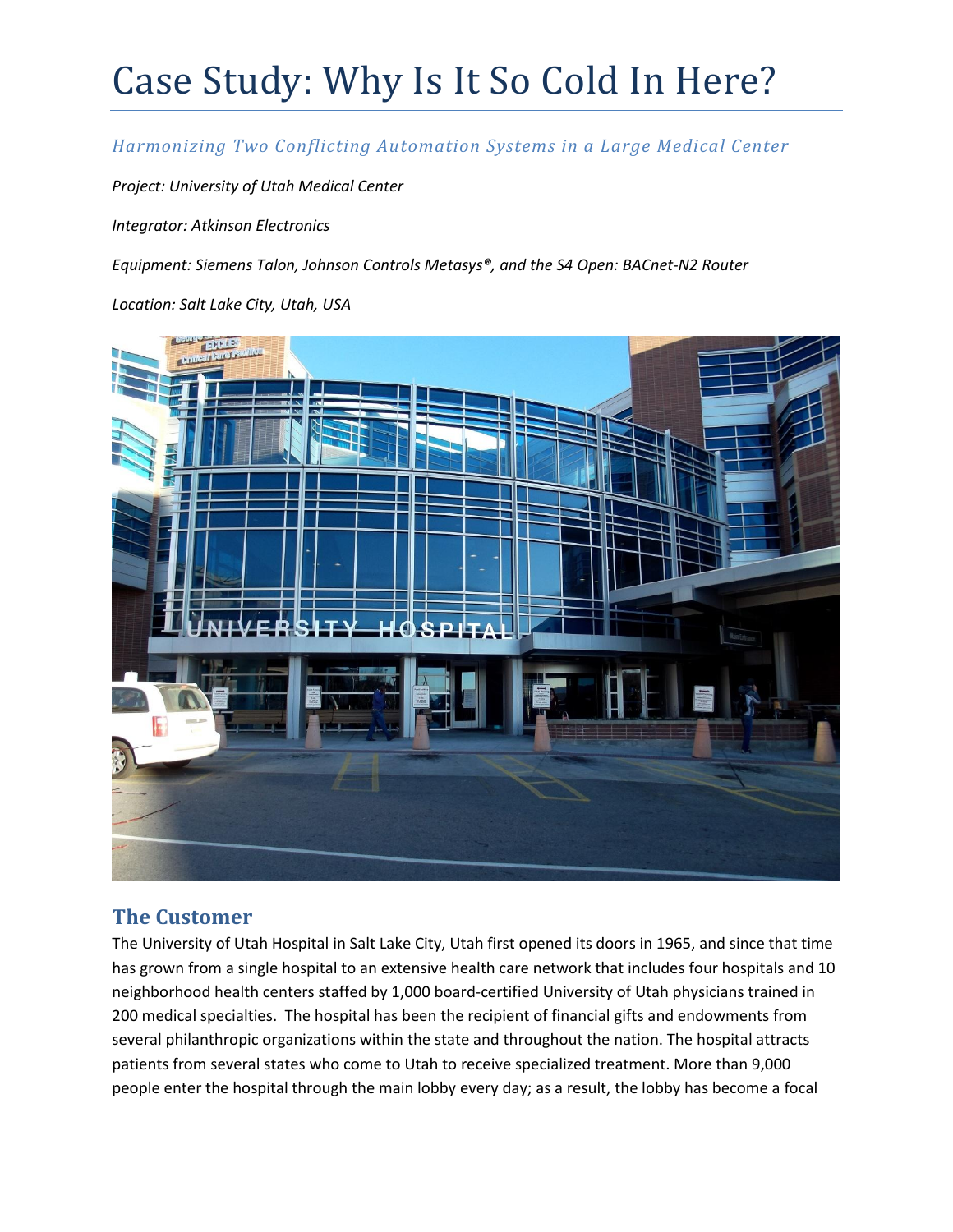### *Harmonizing Two Conflicting Automation Systems in a Large Medical Center*

point of hospital hospitality for patients and families. The lobby was originally remodeled in 1997 through a generous donation made by Mr. Reed Brinton. Today, the lobby contains a beautiful grand piano, numerous art objects, and a breathtaking donor wall that displays the names of the hospital's donors and patrons. Works of art and comfortable seating create a positive and peaceful environment for all who enter the hospital.

#### **The Problem**

The University of Utah Hospital staff began to receive complaints that the lobby was not a comfortable environment to spend time in. Patients and families complained about the temperature; it was cold when patients needed to feel warm and welcome. The average temperature in the hospital lobby was only 38 degrees last winter. The hospital staff called upon Atkinson Electronics to find a solution to the problem.

Atkinson Electronics had previously installed a Siemens Talon Tridium-based front end and controls during a previous renovation in the hospital complex. This system operated independently of the existing Johnson Controls System in the hospital buildings. Since the systems did not work together, the result was negative building static pressure, which resulted in the uncomfortably cold environment.



## **The Solution**

Atkinson Electronics integrated the Johnson Controls system N2 field controllers into the Siemens Talon front end using The S4 Open: BACnet-N2. Russ Weaver**,** engineer, describes the S4 Open: BAcnet-N2 Router as "robust product solution. The user interface is easy to learn, intuitive and easy to install." There were 240 N2 devices in the facility. The project called for three S4 Open: BACnet-N2 Routers.

A contributing factor to the success of the integration was the use of the ComBus Quick Tester. Russ Weaver added, "This is a handy device. I would not do another job without one." The ComBus Quick Tester can identify any problems on the N2 bus and helps to save time and energy in integration projects. This product is available from the S4 Group, Inc. In fact, Atkinson Electronics utilized the ComBus Quick tester to isolate and repair a problem with another legacy Metasys® N2 network that was not a part of the integrated environment. When hospital administration asked Atkinson to investigate a problem with N2 devices going offline in Metasys®,the Quick Tester was able to identify a N2 bus repeater that was intermittently failing. A power cycle of the device would enable it to work for a short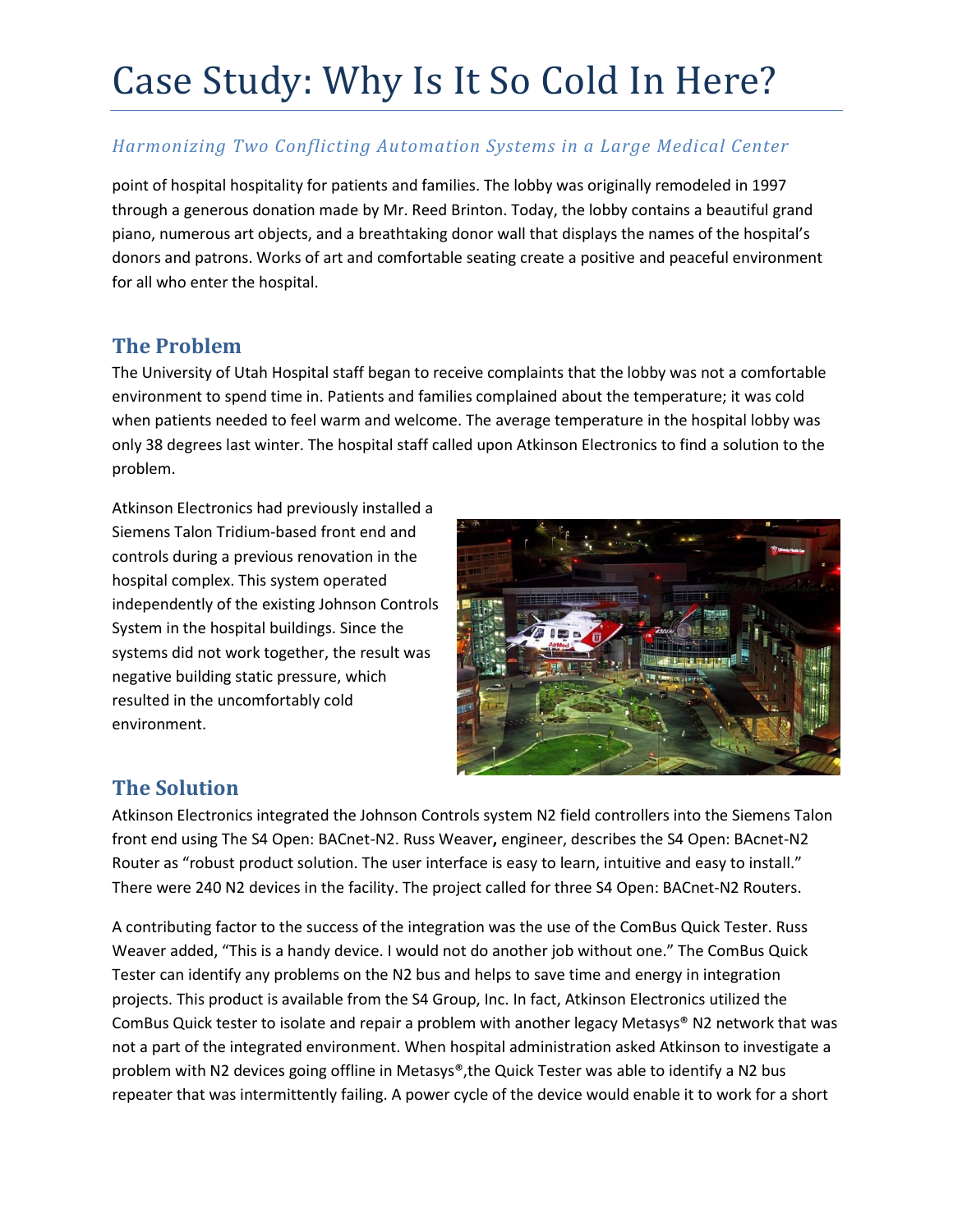#### *Harmonizing Two Conflicting Automation Systems in a Large Medical Center*

time, after which it would fail again. Atkinson replaced the repeater and the N2 bus has been performing solidly ever since.

### **Customer satisfaction**

The main goal of the project was to improve occupant comfort. In addition, the project has improved Hospital energy management, and provides far superior graphical visualization and management tools for the facility operations staff. The University of Utah Hospital's main lobby is now a comfortable 70 degrees: The complaints of the cold have stopped, and the lobby, once again, soothes visitors with the piano music and enriches their visits with the lovely works of art.

## **About the Parties Involved**

#### **Atkinson Electronics, Inc. (AEI).**

Atkinson Electronics uses its unique organization to combine custom manufactured electronic interfaces with engineered automatic control systems to deliver a superior solution for our valued customers.

AEI has integrated more DDC and open systems along the Wasatch front than any competitor has, and has been the premier controls contractor in Utah and Idaho since 1980.

With over 25 years' experience in digital control systems, 10 years as an open system integrator with more than 50 open system building installations, Atkinson has integrated more systems than any other competitor in the intermountain area.

AEI provides the ultimate blend of affordable and reliable control components that are required for today's complex mechanical systems, including:

- Open protocol HVAC control systems
- LON and BACnet based systems
- Ultimate customer flexibility current and future
- WEB based user interface
- Unmatched customer access
- Reliable and secure remote support
- Bullet-proof Phoenix laboratory controls
- The most safe and reliable lab control
- Highly technical staff to install and support systems
- Industry leading system design and integration for 30 years
- Continued leading-edge development of open systems and integration

For more information about Atkinson Electronics, contact Russ Weave[r Russ@atkinsonel.com](mailto:Russ@atkinsonel.com)